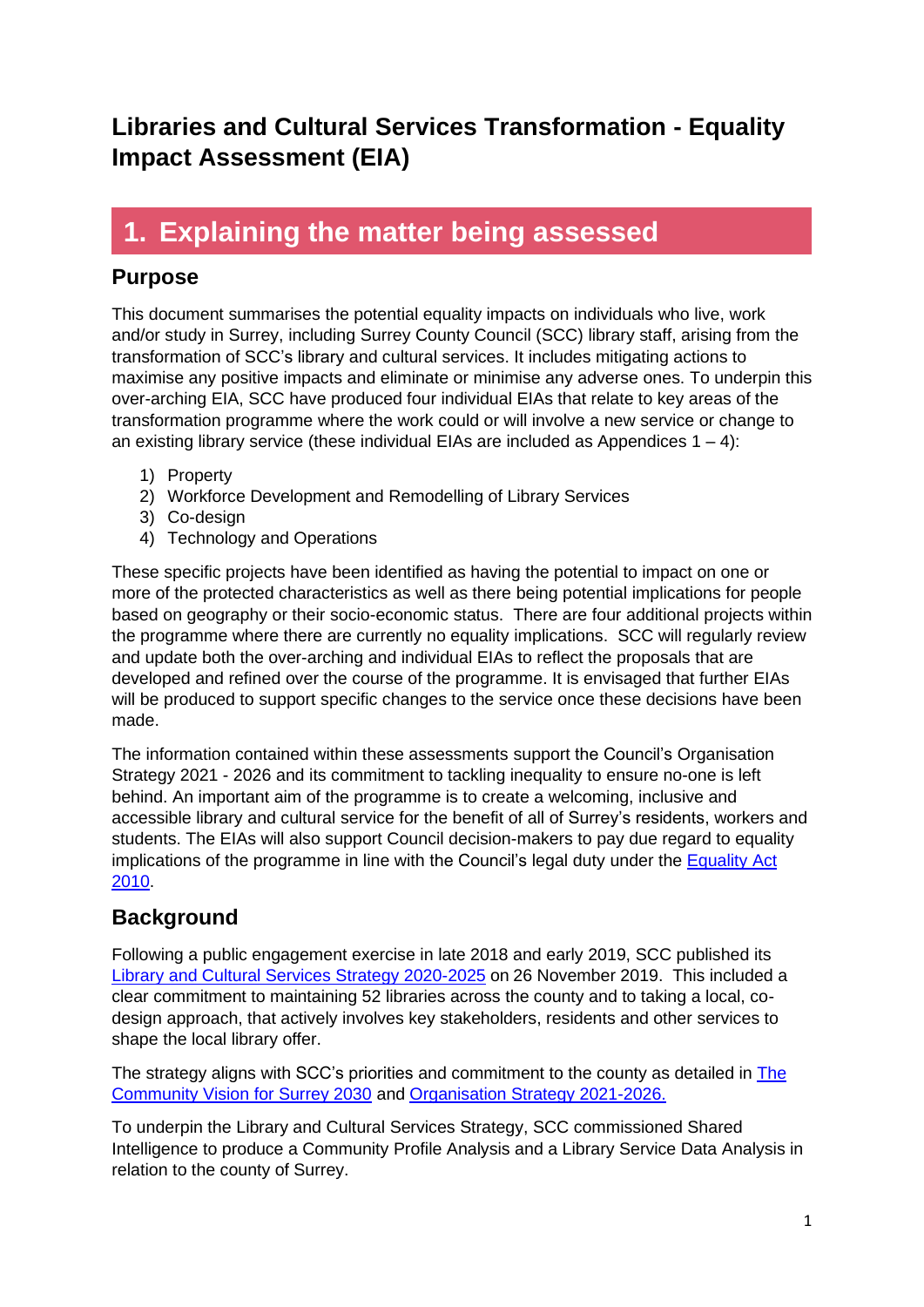The Community Profile Analysis identified the following four population groups as having the greatest social need and consequently the potential to benefit most from the transformation programme:

- 1. Children and young people
- 2. Older adults (aged 75+)
- 3. Working age hardship among adults relating to low skills
- 4. Health and wellbeing indicators including mental health

The transformation programme aims to address the needs of these particular groups whilst continuing to provide a universal service.

The Library Service Data Analysis on usage revealed that although many older adults use libraries, a larger proportion of children and young people use the service compared to the overall population. By understanding community needs and working with a wider range of partners, the programme aims to appeal to a larger and more diverse audience from across the county including teenagers, working age adults and individuals with disabilities and from different ethnic backgrounds.

The Library and Cultural Services Strategy 2020-2025 highlights the following key challenges:

- Patterns of use of library services has changed and customers are looking to use public services in different ways
- Visits to libraries and book borrowing has seen a downward trend over the last ten years, in Surrey and nationally
- Continued budget reductions over the last ten years is threatening financial sustainability; SCC must diversify their funding by generating additional income streams to help support existing services and to develop new ones
- Surrey County Council (SCC) has a statutory duty, contained in Public Libraries and [Museums Act 1964](https://www.legislation.gov.uk/ukpga/1964/75/pdfs/ukpga_19640075_en.pdf) 'to provide a comprehensive and efficient library service for all persons desirous to make use thereof'

There are also external factors that are relevant to the future design and delivery of library services:

- 1. The Government have shared their vision and ambition for libraries nationally which is detailed in the Department of Digital, Culture, Media and Sport's report: [Libraries](https://www.gov.uk/government/publications/libraries-deliver-ambition-for-public-libraries-in-england-2016-to-2021/libraries-deliver-ambition-for-public-libraries-in-england-2016-to-2021)  [Deliver: Ambition for Public Libraries in England 2016 -](https://www.gov.uk/government/publications/libraries-deliver-ambition-for-public-libraries-in-england-2016-to-2021/libraries-deliver-ambition-for-public-libraries-in-england-2016-to-2021) 2021. One of the recommendations is for local authorities to "co-design and co-create their services with the active support, engagement and participation of their communities so services are accessible and available to all who need them."
- 2. Building on the government's objectives, the Carnegie UK Trust published a [diagram](https://www.carnegieuktrust.org.uk/publications/speaking-volumes-leaflet-to-view/) setting out the range of ways in which public libraries impact on four policy areas – economy, education, culture and society – and how libraries contribute to the wellbeing of individuals and communities.

The approval of the strategy laid the foundations for a journey of modernisation and a transformation programme was set up to deliver this. This is a significant and complex programme of change for the county that will take a number of years.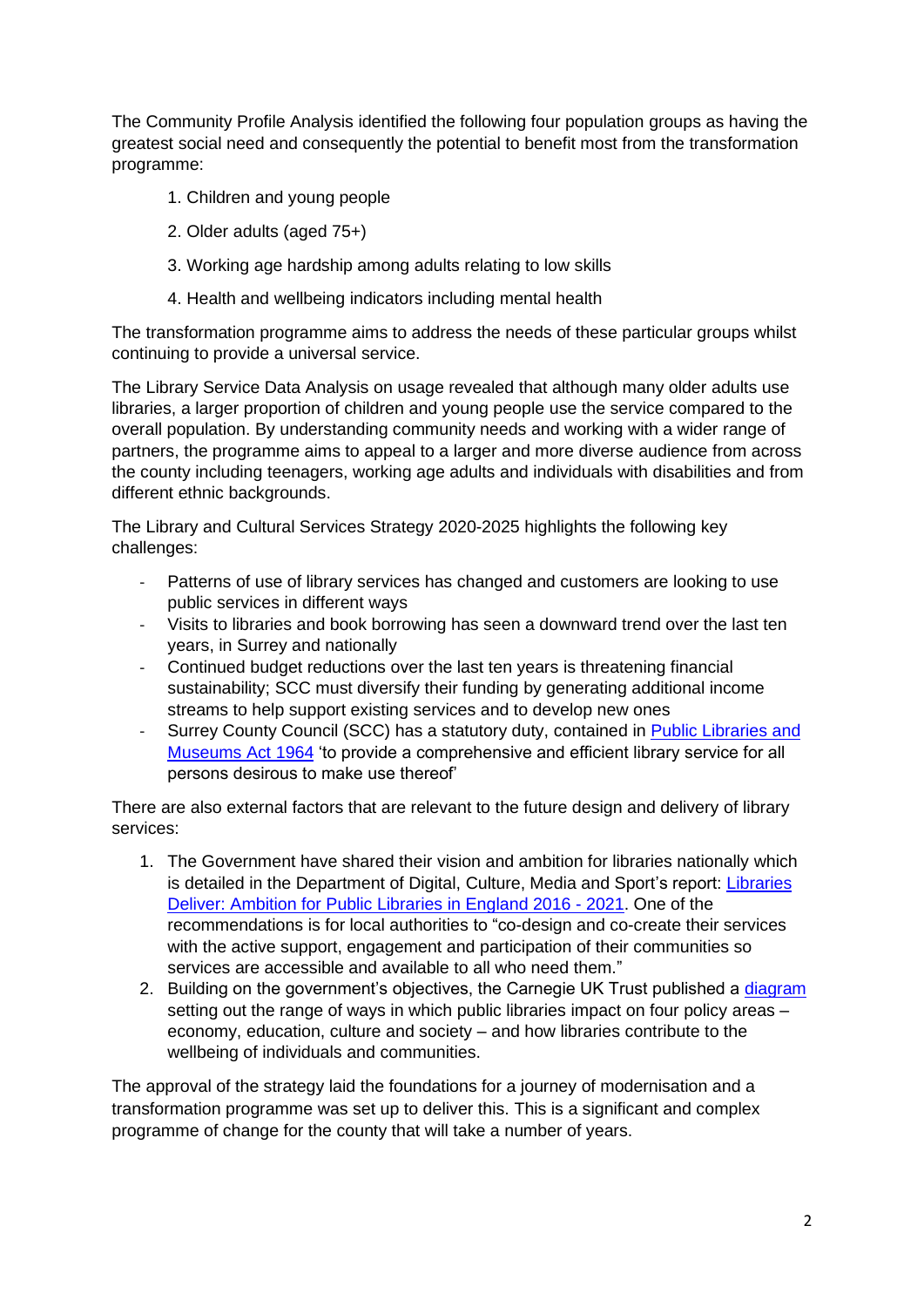#### **Aims of the Transformation Programme**

The ambition of the programme is to develop modern libraries. Modern libraries are bright, inviting, flexible spaces that provide valuable book collections and resources for learning, a social space for cultural activities and events, business support and a gateway to public services. Modern libraries are supported by improved digital platforms, effective IT and Wi-Fi infrastructure, extended opening hours using Open Access technology and a vibrant activity programme shaped to the needs of the local area. These modernised library spaces and services will contribute to creating greater places for residents to live, work and learn.

What constitutes a modern library was developed through extensive research and analysis, including analysis of responses received to a public consultation carried out between 30th October 2018 and 4th January 2019 on strategic principles that could shape the future of libraries and cultural services in Surrey. Feedback showed support for new technologies and highlighted the importance of computer and wi-fi provision, as well as the ability to use library spaces outside of opening hours. Responses also highlighted the importance of libraries still being about books and library spaces being about meeting people, combatting isolation, studying, accessing cultural activities and strengthening communities generally.

Through libraries and cultural service transformation we want to achieve:

- Improved user experience and a positive, welcoming and accessible service
- Increased and improved service offer and initiatives
- More inclusive and relevant service to meet the diverse needs of everyone who lives, works and studies in Surrey
- Increased partnership-working with residents, funders (e.g. Arts Council), local businesses/organisations, other SCC services and external providers
- "Greener" library model sustainable buildings and design, procurement and operating practices
- Improved service efficiency and innovation (reduced cost and increased impact)
- Stronger workforce- agile, diverse and motivated to better serve our residents

The programme consists of a number of interconnected projects and workstreams, with the key ones focusing on Technology, Workforce, Property and Co-design. Although only four of the projects (Property; Workforce Development and Remodelling of Library Services; Codesign and Technology and Operations) have been identified as requiring an EIA; a brief summary of each has been included to provide context:

- **Technology & Operations** investing in and promoting new technologies to improve access to services and provide more learning opportunities. This will support the SCC's [Digital Strategy 2025.](https://mycouncil.surreycc.gov.uk/mgConvert2PDF.aspx?ID=67025)
- **Workforce Development & Remodelling Library Services** delivering a new workforce structure and development strategy to empower frontline staff, enable leadership at every level, increase diversity and improve customer service
- **Property**  modernising buildings and providing more flexible, welcoming spaces that can accommodate a range of services and partnerships and deliver better value for money for residents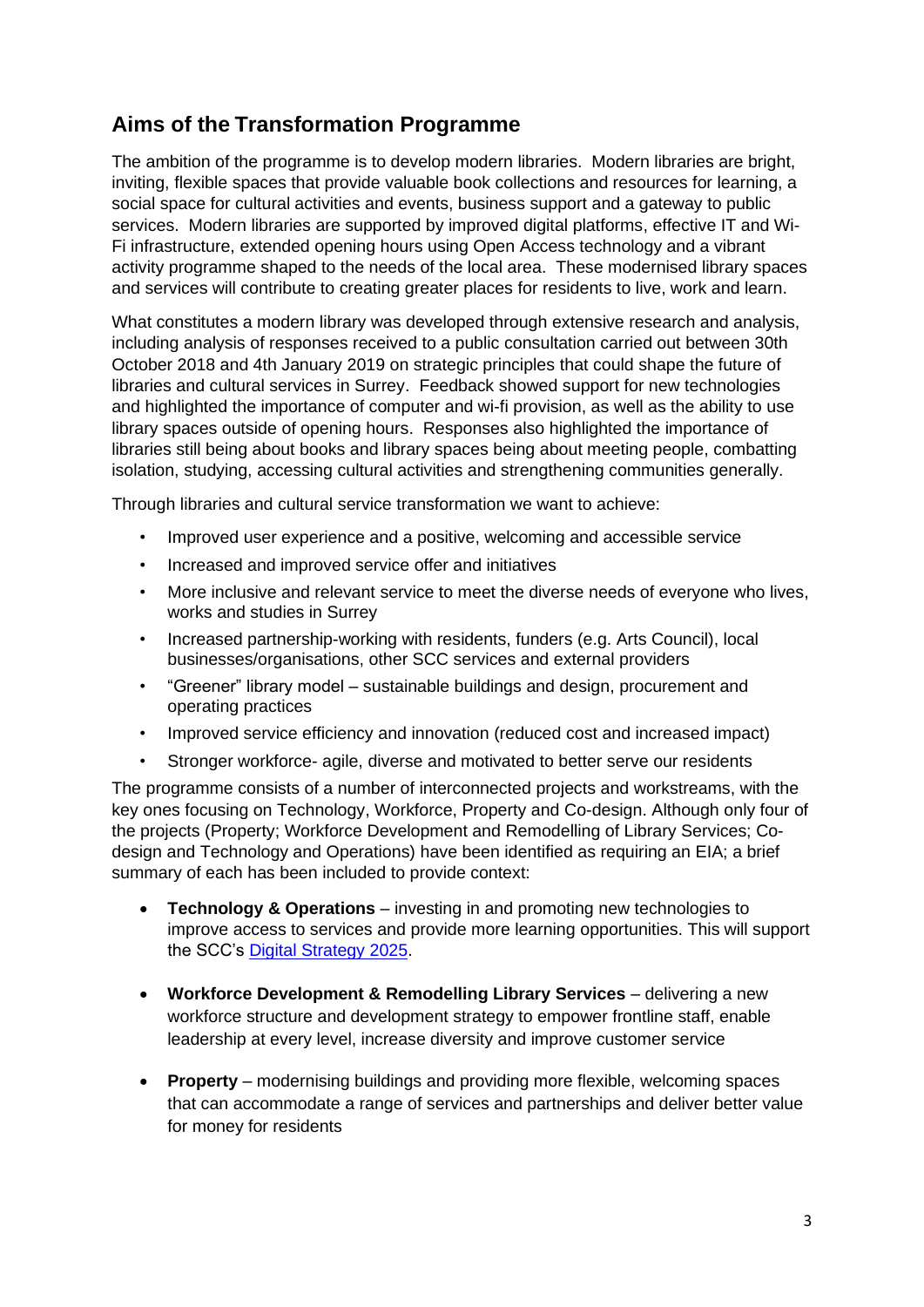- **Co-design** involving staff, residents, partners and organisations in the design, delivery and evaluation of their local library service to better meet their needs
- **Partnerships –** exploring how libraries and cultural services can work in partnership to improve the range and accessibility of services, extend learning opportunities for residents and contribute to a more financially sustainable operating model
- **Financial Sustainability -** developing current and future capabilities in generating income, making efficiencies and exploring commissioning, commercial and funding opportunities to provide greater value for money
- **Quality, Performance and Data -** developing robust programme management processes and systems to ensure the programme successfully deliver the aims of the Libraries and Cultural Services strategy and the benefits for residents. Improving the quality of data on our service users so we can better tailor services and provide an expanded offer for Surrey's diverse communities.
- **Communications -** developing effective communication and engagement methods to enable engagement and involvement in the modernisation of libraries and cultural services

#### **2. Cumulative Analysis of Impacts and Mitigations – Surrey Residents**

| <b>Theme</b>         | <b>Cumulative Impact</b>                                                                                                                                                                                                                                                                                                                                                                                                                                                                                                                                                                                                                                         | <b>Cumulative Mitigation</b>                                                                                                                                                                                                                                                                                                                                                                                                                                                                                                                                                                                                                                                                                              |
|----------------------|------------------------------------------------------------------------------------------------------------------------------------------------------------------------------------------------------------------------------------------------------------------------------------------------------------------------------------------------------------------------------------------------------------------------------------------------------------------------------------------------------------------------------------------------------------------------------------------------------------------------------------------------------------------|---------------------------------------------------------------------------------------------------------------------------------------------------------------------------------------------------------------------------------------------------------------------------------------------------------------------------------------------------------------------------------------------------------------------------------------------------------------------------------------------------------------------------------------------------------------------------------------------------------------------------------------------------------------------------------------------------------------------------|
|                      | PEOPLE WHO LIVE, WORK OR STUDY IN SURREY                                                                                                                                                                                                                                                                                                                                                                                                                                                                                                                                                                                                                         |                                                                                                                                                                                                                                                                                                                                                                                                                                                                                                                                                                                                                                                                                                                           |
| Service<br>provision | Positive<br>No reduction in level of service<br>offered<br>Improved access to a broader range<br>$\bullet$<br>of free-of-charge services that can<br>improve learning and wellbeing, and<br>support independence<br>Access to more inclusive and<br>relevant services by involving local<br>communities in the design and<br>creation of services through a<br>process of co-design<br>More opportunities to access quality<br>$\bullet$<br>support and services in one place<br>by forming partnerships and co-<br>locating with other service providers<br>and organisations<br>Improved customer service by<br>$\bullet$<br>providing further development and | Actively communicating and<br>promoting any changes to service<br>provision, including new systems<br>and processes both physically (e.g.<br>posters in libraries) and virtually<br>(e.g. social media or website) and<br>providing comprehensive user<br>guidance to support a smooth<br>transition to the new library model<br>Delivering digital support targeted at<br>٠<br>those who most need it, including<br>older people, users with a disability<br>(e.g. visual impairment) and those<br>in high-deprivation areas<br>Seeking advice from and using<br>٠<br>existing connections with internal<br>and external organisations to reach<br>minority demographic groups and<br>individuals with the greatest need |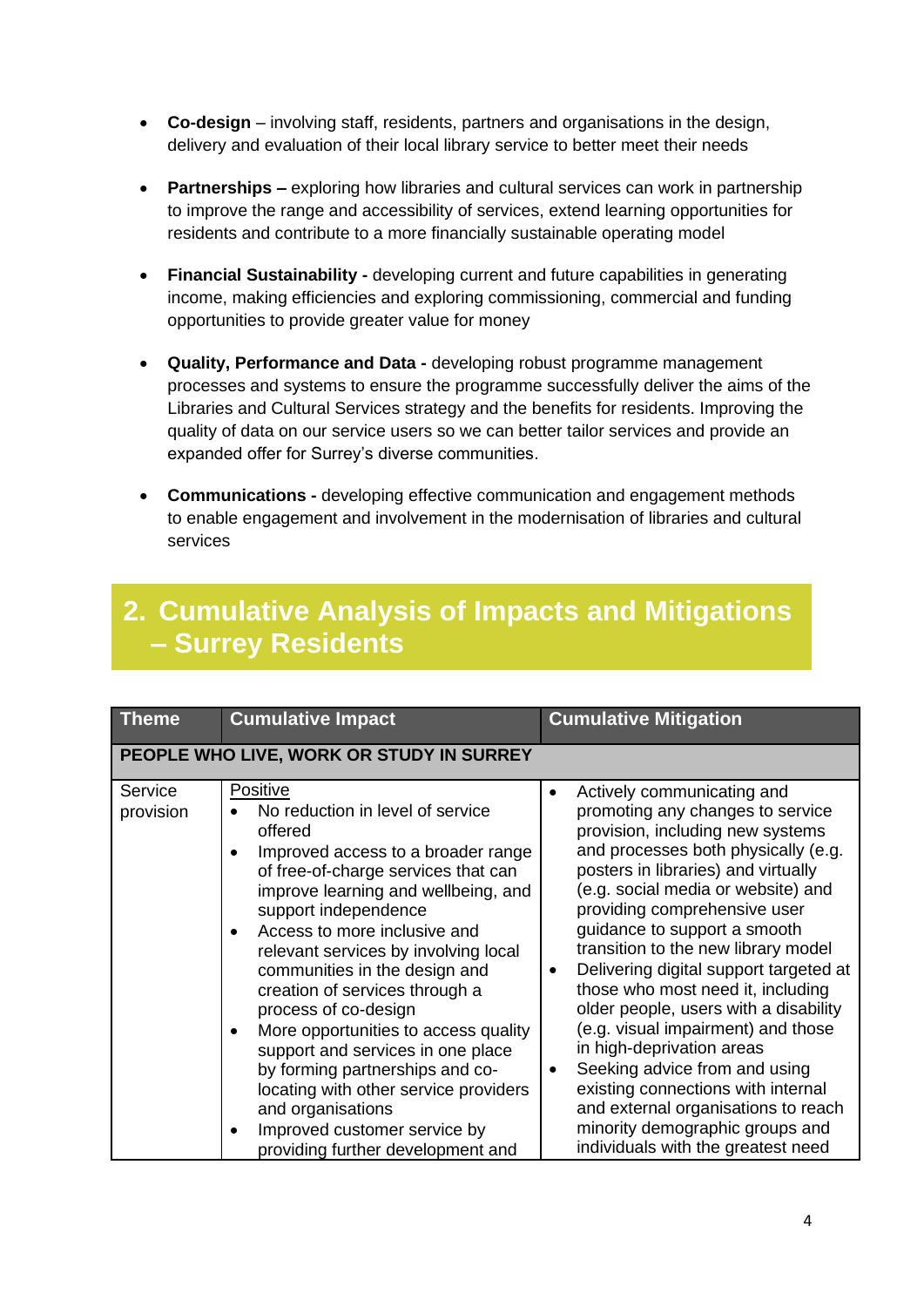|                                                     | training opportunities to the<br>workforce and increasing diversity<br>Negative<br>Potential for lower levels of<br>participation in co-design amongst<br>particular demographic groups,<br>which could affect level and type of<br>service provision developed for<br>these groups<br>People without access to internet at<br>$\bullet$<br>home or those lacking digital skills<br>and confidence may experience<br>fewer benefits due to digital<br>exclusion | ٠                                   | so that services are inclusive and<br>relevant<br>Using a robust equality monitoring<br>and evaluation method throughout<br>the co-design process to encourage<br>a representative sample of<br>participants (i.e. give everyone an<br>"equal voice")                                                                                                                                                                                                                                                                                                |
|-----------------------------------------------------|-----------------------------------------------------------------------------------------------------------------------------------------------------------------------------------------------------------------------------------------------------------------------------------------------------------------------------------------------------------------------------------------------------------------------------------------------------------------|-------------------------------------|------------------------------------------------------------------------------------------------------------------------------------------------------------------------------------------------------------------------------------------------------------------------------------------------------------------------------------------------------------------------------------------------------------------------------------------------------------------------------------------------------------------------------------------------------|
| <b>Building</b><br>design and<br>internal<br>layout | <b>Negative</b><br>Reconfiguring entrances and<br>internal spaces may impact on<br>service accessibility and user<br>experience e.g. young children and<br>users with disabilities may find it<br>difficult to reach very high shelving                                                                                                                                                                                                                         | $\bullet$                           | Creating well-designed spaces that<br>are accessible, comfortable and<br>welcoming to all users, e.g.<br>providing suitable seating for<br>breastfeeding mothers and users<br>with mobility issues<br>Seeking specialist, expert advice<br>and support to design accessible<br>spaces; including<br>partner organisations such as the<br>NHS, an experienced library design<br>company who will comply with the<br>Equality Act 2010 and qualified<br>Architects and Surveyors to comply<br>with Building Regulations and<br>accessibility standards |
| Travel to<br>library<br>provision                   | <b>Negative</b><br>Relocating library provision may<br>affect service accessibility (in terms<br>of public transport or vehicular<br>access) and result in some users<br>not being able to travel as easily to<br>access services or incurring<br>increased travel costs e.g. new<br>mothers or heavily pregnant women<br>who rely on public transport                                                                                                          | $\bullet$                           | Decisions on locations for relocated<br>library provision will be made<br>against a robust set of feasibility<br>criteria, including public transport<br>proximity and car parking<br>options/availability. Particular<br>consideration will be given to the<br>most vulnerable groups e.g. the<br>elderly.                                                                                                                                                                                                                                          |
| New IT and<br>technology                            | Positive<br>Expanding provision of free digital<br>$\bullet$<br>activities, resources and events<br>may particularly benefit people on<br>lower incomes, including students<br><b>Negative</b><br>Introduction of new digital software<br>and related processes may reduce<br>service accessibility and affect user<br>experience for people with lower<br>digital competence, people without<br>access to internet at home and                                 | $\bullet$<br>$\bullet$<br>$\bullet$ | New digital software (e.g. new<br>library website and catalogue) and<br>processes (e.g. Open Access) will<br>be designed with accessibility and<br>user experience in mind<br>Advice will be sought from partner<br>organisations such as the NHS and<br><b>Surrey Coalition of Disabled People</b><br>to increase the success of digital<br>initiatives<br>Staff will receive further<br>development to ensure they are                                                                                                                             |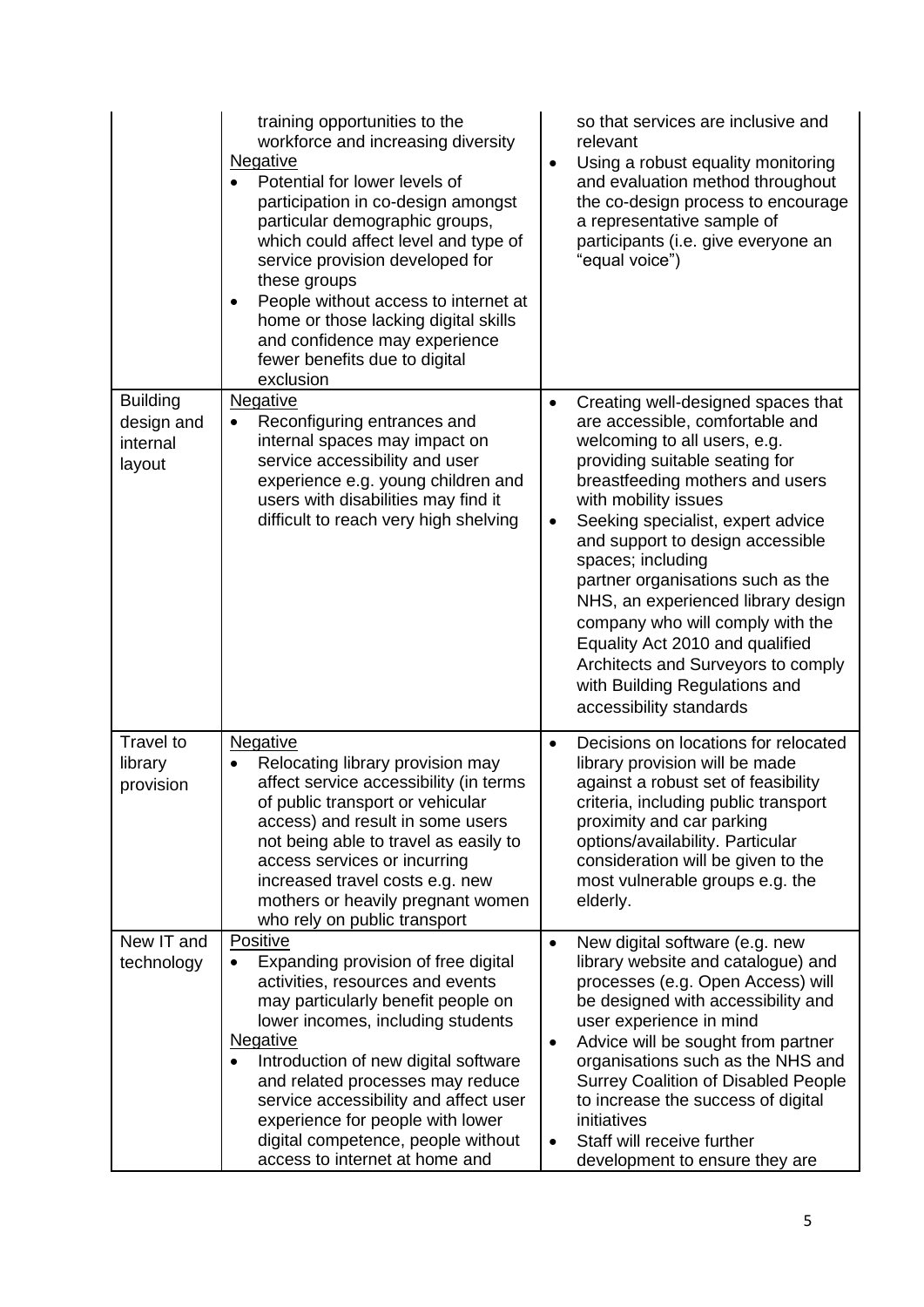effectively listening and responding to different groups and situations

• Skills development training and support will be offered to members of the public, in person and remotely

## **3. Cumulative Analysis of Impacts and Mitigations – Surrey Library Workforce**

| <b>Theme</b>                                      | <b>Cumulative Impact</b>                                                                                                                                                                                                                                                                                                                                                                                                                                                                                                                                                                                                                                                                                                                                                                                                                                                                                                                                                                                                                                                                                                                                                                                                        | <b>Cumulative Mitigation</b>                                                                                                                                                                                                                                                                                                                                                                                                                                                                                                                                                                                                                                                                                                                                    |  |  |  |
|---------------------------------------------------|---------------------------------------------------------------------------------------------------------------------------------------------------------------------------------------------------------------------------------------------------------------------------------------------------------------------------------------------------------------------------------------------------------------------------------------------------------------------------------------------------------------------------------------------------------------------------------------------------------------------------------------------------------------------------------------------------------------------------------------------------------------------------------------------------------------------------------------------------------------------------------------------------------------------------------------------------------------------------------------------------------------------------------------------------------------------------------------------------------------------------------------------------------------------------------------------------------------------------------|-----------------------------------------------------------------------------------------------------------------------------------------------------------------------------------------------------------------------------------------------------------------------------------------------------------------------------------------------------------------------------------------------------------------------------------------------------------------------------------------------------------------------------------------------------------------------------------------------------------------------------------------------------------------------------------------------------------------------------------------------------------------|--|--|--|
| <b>LIBRARY WORKFORCE (STAFF &amp; VOLUNTEERS)</b> |                                                                                                                                                                                                                                                                                                                                                                                                                                                                                                                                                                                                                                                                                                                                                                                                                                                                                                                                                                                                                                                                                                                                                                                                                                 |                                                                                                                                                                                                                                                                                                                                                                                                                                                                                                                                                                                                                                                                                                                                                                 |  |  |  |
| Organisational<br>restructure                     | The 45-day staff consultation period<br>for the proposed staff restructure is<br>currently underway, with the proposed<br>structure yet to be agreed and<br>finalised. The overarching EIA and<br>individual EIA for the Workforce<br>Development and Remodelling project<br>will be updated with specific impacts if<br>evidence and feedback from the<br>consultation process shows a<br>disproportionate effect on certain<br>protected characteristics. Anticipated<br>impacts may include changes to rota,<br>work base, line management,<br>promotional opportunities or not<br>achieving preferred choice of role.<br><b>Negative</b><br>Potential for staff on maternity<br>leave or on long-term sick to feel<br>less connected with the process<br>and related communications<br>Potential for older members of the<br>$\bullet$<br>workforce to be more affected by<br>the restructure as more than half<br>the workforce is over 50 and<br>evidence suggests that older<br>people are more likely to struggle<br>to secure further employment<br>following redundancy<br>Potential for female members of<br>$\bullet$<br>the workforce to be more affected<br>by the restructure as over 87% of<br>staff are female | Clear and sensitively timed<br>$\bullet$<br>communication will be planned<br>Staff will be offered support from<br>$\bullet$<br>their line manager and HR through<br>the process. Staff will also be<br>directed to other support services<br>such as the Council's Employee<br>Assistance Programme.<br>The Council will follow its change<br>$\bullet$<br>management policy and adopt an<br>open and transparent process to<br>selecting staff for development<br>opportunities<br>Staff preferences will be sought,<br>$\bullet$<br>and individual circumstances and<br>the Council's flexible working<br>policy will be considered in<br>decision-making. Reasonable<br>adjustments will be made where<br>possible when recruiting and filling<br>new roles |  |  |  |
| Service<br>design                                 | <b>Negative</b><br>Potential for under-representation<br>of staff at physical co-design                                                                                                                                                                                                                                                                                                                                                                                                                                                                                                                                                                                                                                                                                                                                                                                                                                                                                                                                                                                                                                                                                                                                         | A variety of communication<br>$\bullet$<br>channels and options to participate<br>will be used, including online                                                                                                                                                                                                                                                                                                                                                                                                                                                                                                                                                                                                                                                |  |  |  |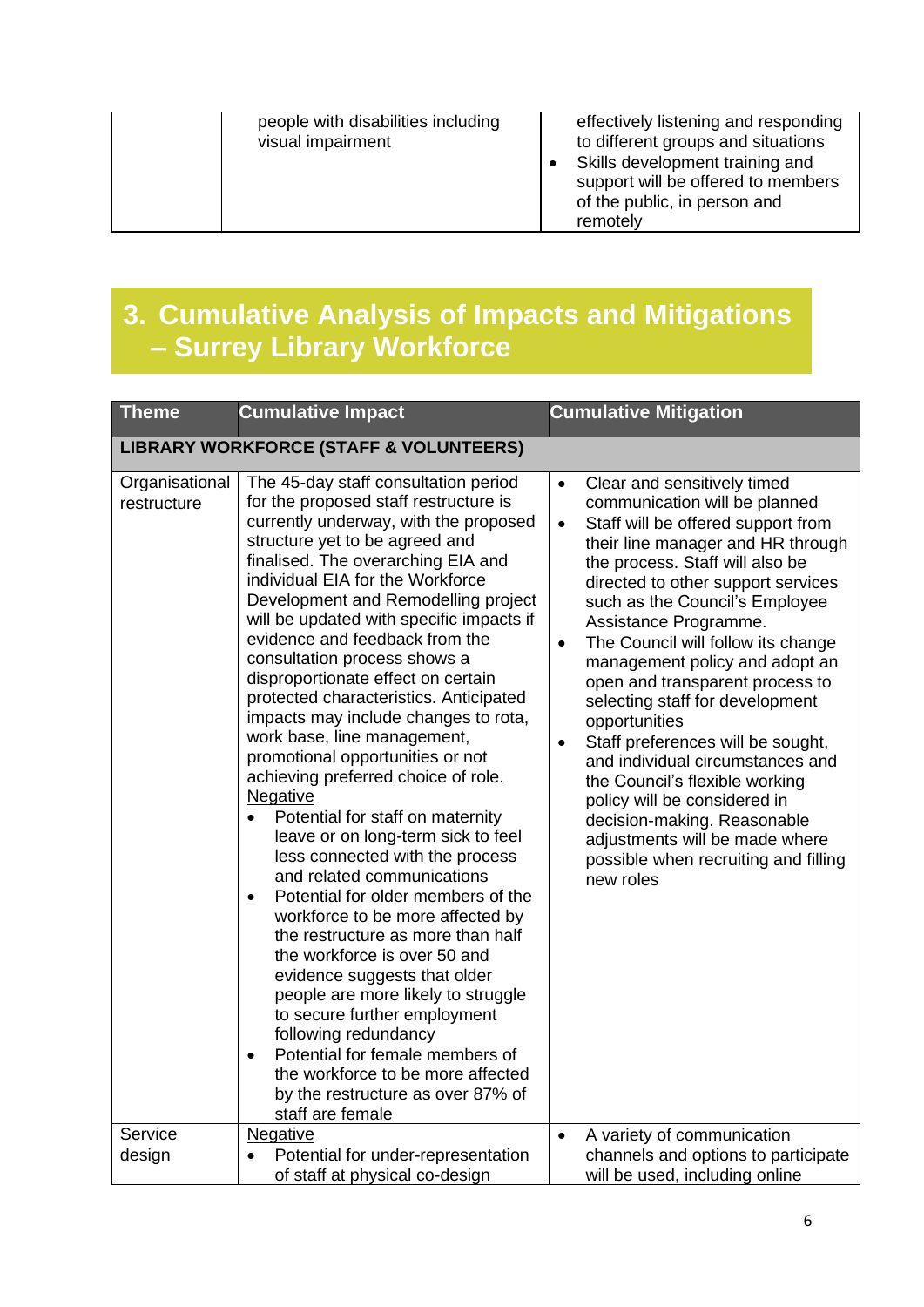# **4. Amendments to the proposals**

| <b>CHANGE</b><br><b>REASON FOR CHANGE</b> |                                                                                                                                                                                                                                                                                                                                                                                                                                                                                                 |
|-------------------------------------------|-------------------------------------------------------------------------------------------------------------------------------------------------------------------------------------------------------------------------------------------------------------------------------------------------------------------------------------------------------------------------------------------------------------------------------------------------------------------------------------------------|
| <b>None</b>                               | No fundamental changes have been made as<br>a result of this EIA. The mitigations outlined in<br>the assessments are appropriate and reduce<br>discrimination, and any changes made to<br>service provision as part of the transformation<br>will not reduce inclusiveness or accessibility;<br>rather, the programme aspires to enhance it.<br>If fundamental changes do arise as the<br>programme progresses and specific<br>proposals are developed, this EIA will be<br>updated accordingly |

# **5. Recommendation**

| <b>Outcome</b><br><b>Number</b> | <b>Description</b>                                                                                                                                                                                                                                                                                                                                                                                                                                             | <b>Tick</b> |  |
|---------------------------------|----------------------------------------------------------------------------------------------------------------------------------------------------------------------------------------------------------------------------------------------------------------------------------------------------------------------------------------------------------------------------------------------------------------------------------------------------------------|-------------|--|
| <b>Outcome One</b>              | No major change to the policy/service/function required.<br>This EIA has not identified any potential for discrimination or<br>negative impact, and all opportunities to promote equality have<br>been undertaken                                                                                                                                                                                                                                              |             |  |
| <b>Outcome Two</b>              | Adjust the policy/service/function to remove barriers<br>identified by the EIA or better advance equality. Are you<br>satisfied that the proposed adjustments will remove the barriers<br>you identified?                                                                                                                                                                                                                                                      |             |  |
| <b>Outcome Three</b>            | Continue the policy/service/function despite potential for<br>negative impact or missed opportunities to advance equality<br>identified. You will need to make sure the EIA clearly sets out<br>the justifications for continuing with it. You need to consider<br>whether there are:<br>Sufficient plans to stop or minimise the negative impact<br>Mitigating actions for any remaining negative impacts<br>$\bullet$<br>plans to monitor the actual impact. |             |  |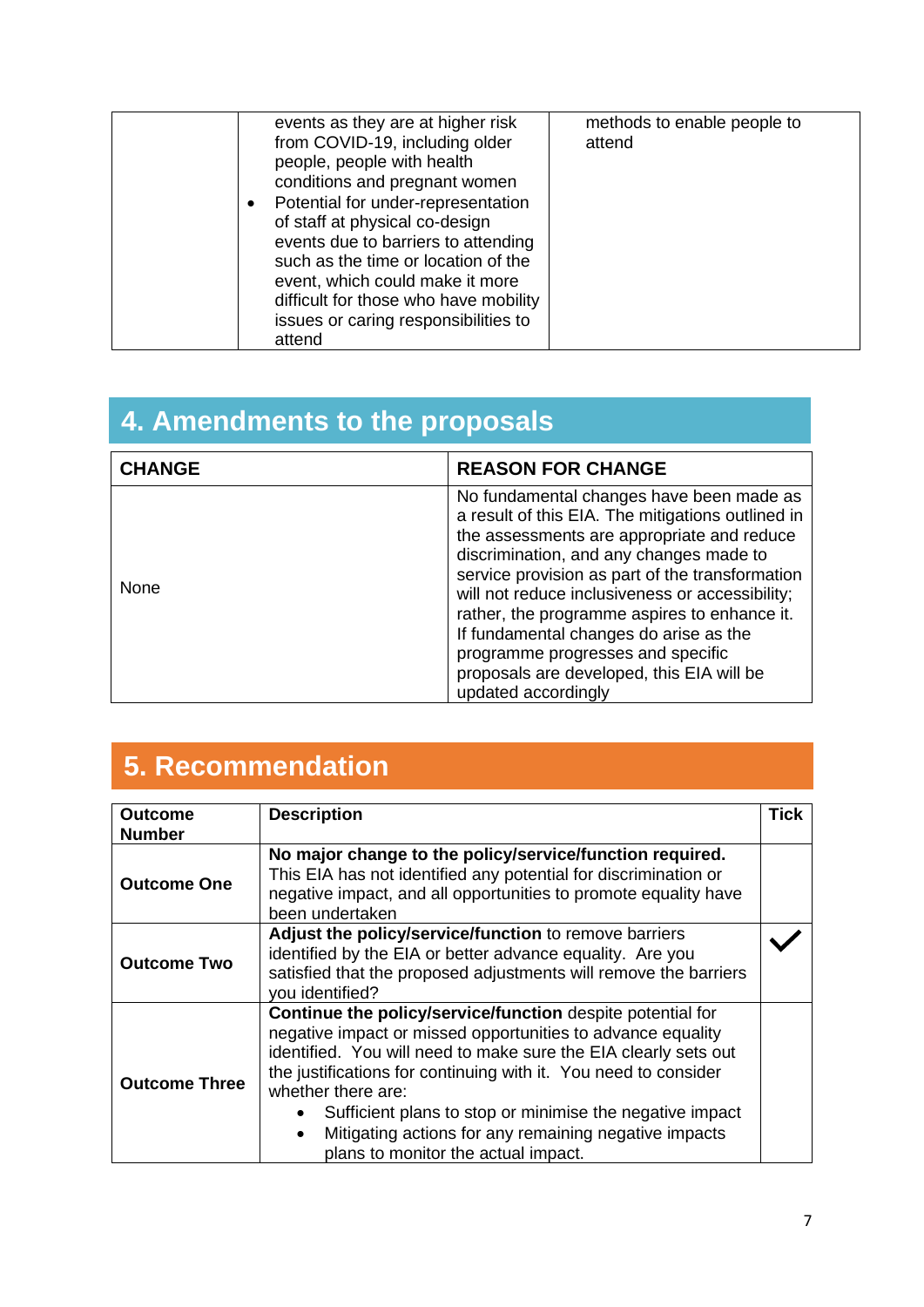**Outcome Four** Stop and rethink the policy when the EIA shows actual or potential unlawful discrimination

### **6a. Version Control**

| <b>Version Number</b> | <b>Purpose/Change</b> | <b>Author</b>         | <b>Date</b>                    |
|-----------------------|-----------------------|-----------------------|--------------------------------|
| 1.0                   | Document drafted      | <b>Suzanne Sumner</b> | 17 <sup>th</sup> February 2021 |
|                       |                       |                       |                                |

### **6b. Approval**

|              | <b>Name</b>                                  | Date approved                                  |
|--------------|----------------------------------------------|------------------------------------------------|
|              | <b>Assistant Director - Sue Wills</b>        | 11/03/2021                                     |
|              | Information Governance -<br>Grisilda Ponniah | Not required – no handling of<br>personal data |
| Approved by* | Legal - Deborah Chantler                     | 26/03/2021                                     |
|              | Executive Director - Marie<br>Snelling       | 01/05/2021                                     |
|              | Cabinet Member - Mark Nuti                   | 20/05/2021                                     |

| <b>EQUALITY IMPACT</b><br><b>ASSSESSMENT</b> | Suzanne Sumner |
|----------------------------------------------|----------------|
| ∣ Author                                     |                |

## **6c. EQUALITY IMPACT ASSSESSMENT Team**

| <b>Name</b>            | <b>Job Title</b>                      | Organisation                                                | <b>Team Role</b>   |
|------------------------|---------------------------------------|-------------------------------------------------------------|--------------------|
| Adam Whittaker         | Strategic Lead -<br>Policy & Strategy | <b>Surrey County Council,</b><br>Policy & Strategy          | <b>EIA Advisor</b> |
| <b>Suzanne Sumner</b>  | Programme Manager                     | <b>Surrey County Council,</b><br><b>Transformation team</b> | Author             |
| <b>Elizabeth North</b> | Programme Support<br>Officer          | <b>Surrey County Council,</b><br><b>Transformation team</b> | Author             |

If you would like this information in large print, Braille, on CD or in another language please contact us on:

Tel: 03456 009 009